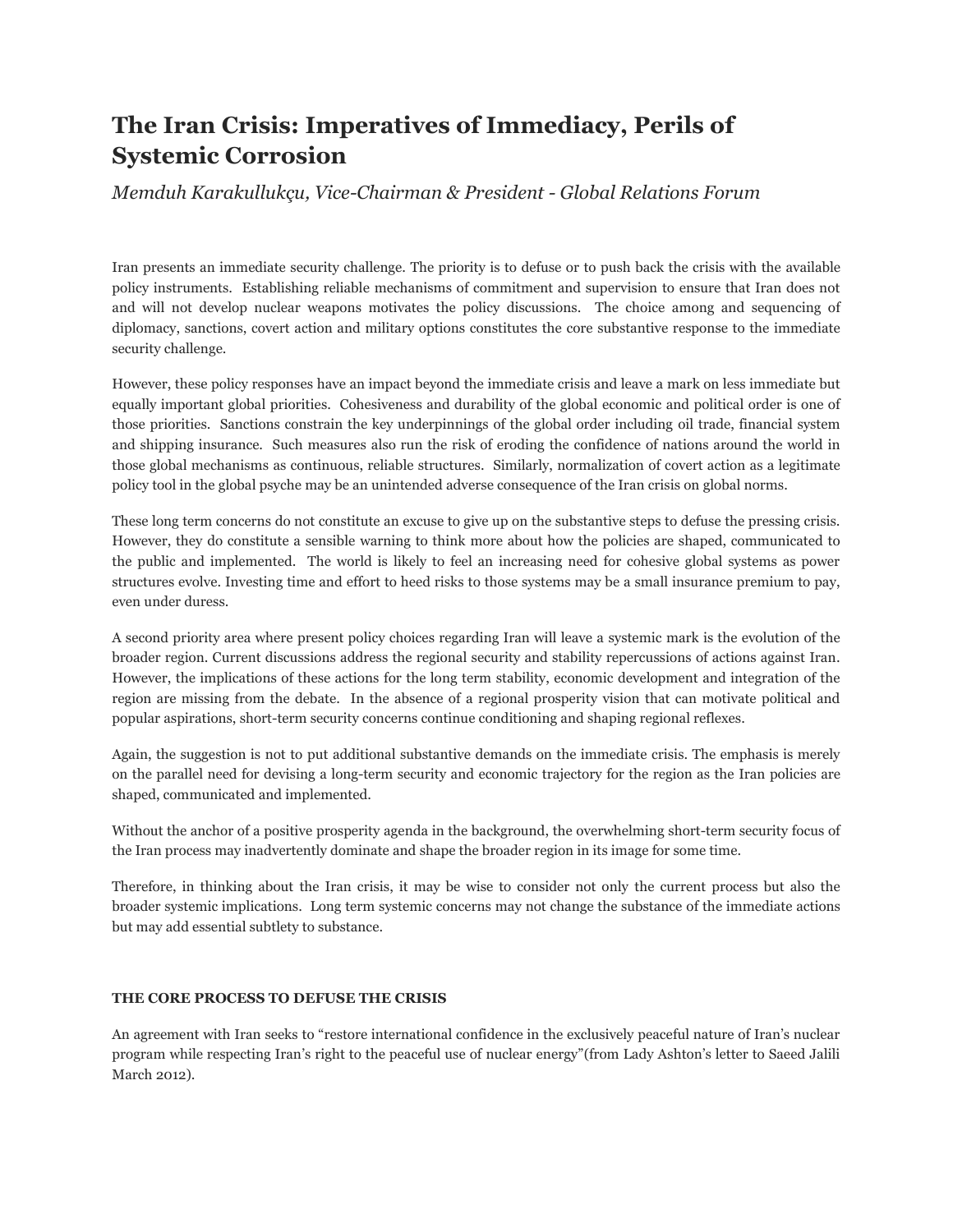Given the history of mistrust, restoring international confidence will, at a minimum, require expansive IAEA inspection authority that may go beyond the Additional Protocol, termination of enrichment beyond 5% and finding an agreeable solution for excess MEU and LEU stocks. In return, Iran will at least expect the right to nuclear technology including research, enrichment and production of nuclear energy for peaceful purposes as well as the termination of some recent and pending sanctions.

It is not clear whether this basic deal can be achieved. Iranian leadership is at times portrayed as pragmatic and rational in assessing costs and benefits. The current and pending sanctions and the prospect of military strikes may, in theory, be a sufficiently high cost to convince Iranian leadership to agree on such a deal.

However, Iranian leadership also appears to be strongly motivated by symbolisms and ideologies, especially in relation to Israel and the US. This tendency is closely interlinked with politics and political rhetoric. Therefore, a pure cost benefit calculus may not be enough to resolve the current impasse. A credible symbolic gain for Iranian leadership appears to be necessary to offset the accumulated anti-Western rhetoric.

A compromise in some dimension of the negotiations that would position Iran as a nation with international impact and influence might allow the leadership to make the leap. Many Iranian demands in past negotiations appear to be red herrings, but they could provide clues to P5+1 negotiators about potential non-critical concessions with a narrative value. Those concessions may be substantive or procedural. Even the involvement of actors, upon Iran's request, other than P5+1 in shaping or implementing the agreement may provide the requisite symbolic signal.

If the broad balance between Iranian right to peaceful nuclear technology and international demand for assurances is not attainable, the negotiations are likely to fail. In that scenario, the current political discourse suggests a nonnegligible probability of military action with deeply alarming implications and repercussions.

An alternative steady state scenario, in theory, is Iran becoming a "nuclear threshold state" in return for even more intrusive surveillance. That balance is not desirable for the international community. Regional arms race and proliferation concerns may not subside under that scenario. However, it may be worthwhile as an intellectual exercise to explore and broaden the definition of a "nuclear threshold state" as a continuum of gradations where the distinction with a non-nuclear weapons state would become blurred at the margin.

#### *Systemic Implications for the Global System*

The immediacy and the gravity of the Iranian challenge focus the current policy debate on getting results and defusing the crisis. Sanctions, use of clandestine methods and threat of military strikes are predominantly assessed, shaped and implemented with the goal of compelling the Iranian leadership to accept the terms of the international community. However, these measures have direct and indirect implications for parties other than Iran and for the global system at large.

#### Sanctions:

Sanctions harm not only Iran, but also its trading partners. Neighboring countries are especially affected. Based on trade volumes and proximity, the economic harm is unevenly distributed. Measures to alleviate the burden on trading partners that are unduly affected would solidify the broad consensus behind the sanctions. Introducing more subtlety to substance in shaping and implementing sanctions may render them more sustainable and effective.

The non-UN sanctions are particularly sensitive because they introduce unilaterally imposed restrictions in the infrastructure of the global economy. Global banking, reserve currencies, shipping insurance, oil trade are all among the key underpinnings of the global economic system. Broadly shared international confidence in these systems is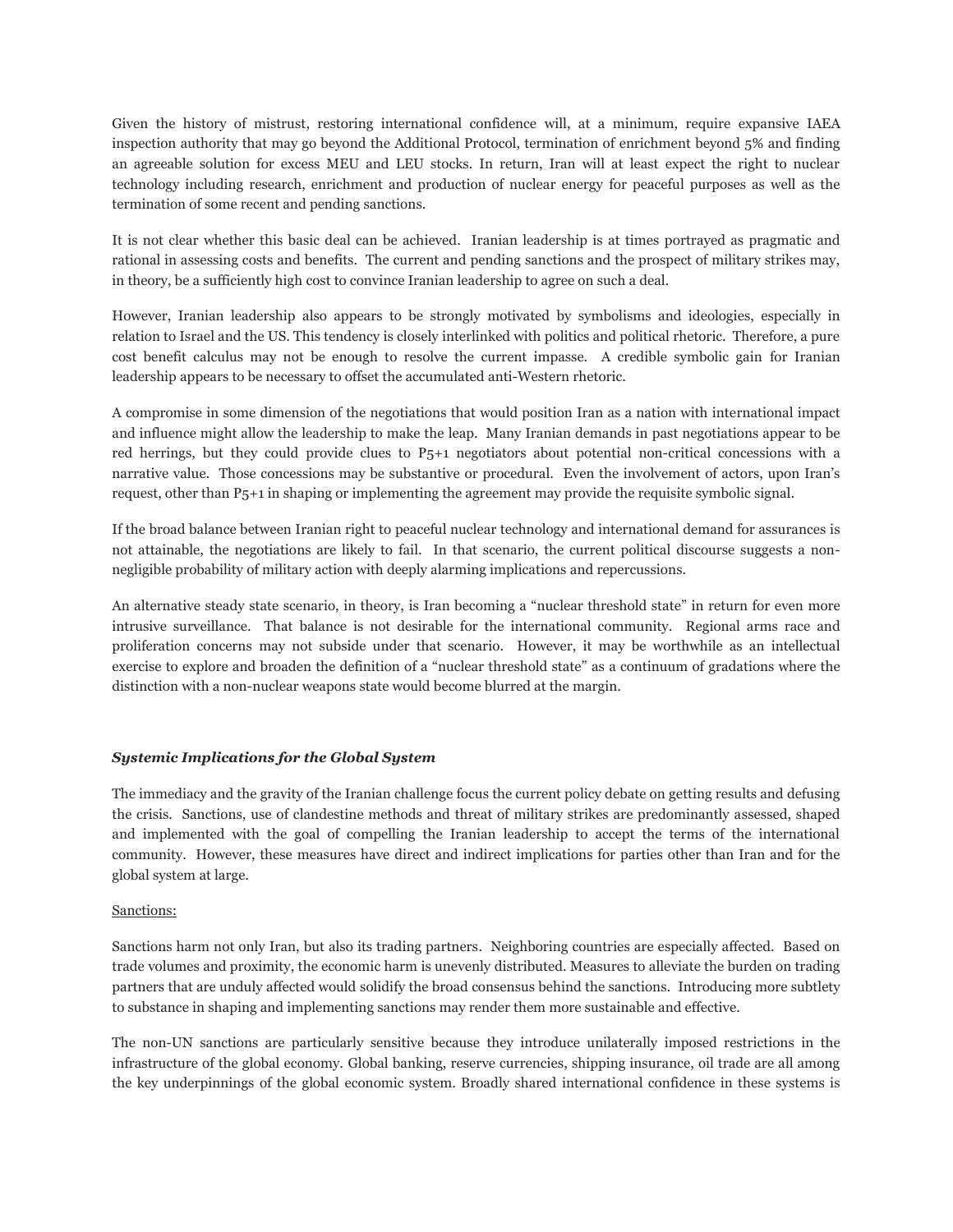essential to their functioning. The erosion of that confidence would undermine them in the long run. The search for parallel structures that will be immune to unilateral actions may gain ground.

The enforceability of unilateral sanctions is closely linked to the sanction-imposing state's leverage in the global economy. It is important that such leverage is used under very exceptional cases and that its exceptional nature is publicly and privately conveyed. If the Iranian crisis continues and the need for unilateral sanctions remains, it is of paramount importance to convey their exceptional nature and to use public diplomacy to justify their utility.

#### Clandestine Operations:

The deaths of Iranian scientists, the Stuxnet incident, IRGC plane crashes have received broad public attention as elements of the efforts against Iran's nuclear program. The officials have naturally denied any state involvement but the extensive media coverage appears to have normalized clandestine operations as legitimate instruments of foreign policy in the public psyche, at least in some parts of the world. Normalization of clandestine operations is a serious and unnecessary cost to pay in the global effort to defuse the crisis.

#### Military Strikes:

Although a military strike against Iran's nuclear assets is frequently debated, the legality of the prospect is not adequately addressed.

Achieving legality through the UN is a possibility but current international dynamics do not seem promising. Given the absence of hard evidence to show that Iran is pursuing a nuclear weapons program at this stage, even building an informal consensus in the international community may prove to be difficult.

The current non-proliferation regime appears to be inadequate in determining and acting on ill intent given the complexities of dual-use. That is a structural challenge for the non-proliferation regime and needs to be addressed.

Reaching an agreement with Iran is a difficult task and requires the use of all necessary instruments at hand. However, eroding confidence in global norms and structures is a high cost and should be avoided if at all possible.

#### *Regional Implications of the Core Process*

The wider Middle East is going through a transformative period. It is not clear at this stage whether this long period will be defined by security challenges or economic/social development challenges.

The evolution of the Iranian deadlock will interact closely with the trajectory of the region. If Iran is beset by security considerations, it will be difficult to chart a peaceful economic growth path for its neighbors.

Iran has the potential to destabilize the region, with or without nuclear weapons. On the upside, a regionally integrated Iran would be a positive force for stability and prosperity in the region. Therefore, creating the conditions for Iran's integration with the region should be the long term objective.

In the midst of current turmoil, it appears unrealistic even to propose a development vision for the region including Iran. However, it is worth the effort to shape a coherent positive regional vision that can anchor and motivate politics and populations. Otherwise, pure security concerns will continue to condition regional leaders on all sides and their decisions will be shaped by security reflexes.

Turkish leadership is boldly advocating a vision of regional trade and integration at the risk of being perceived as unrealistic at this stage. They should be joined in that effort to develop a background vision of an alternate trajectory for the region that also includes Iran. The Turkish approach benefits from the experience of managing, at times